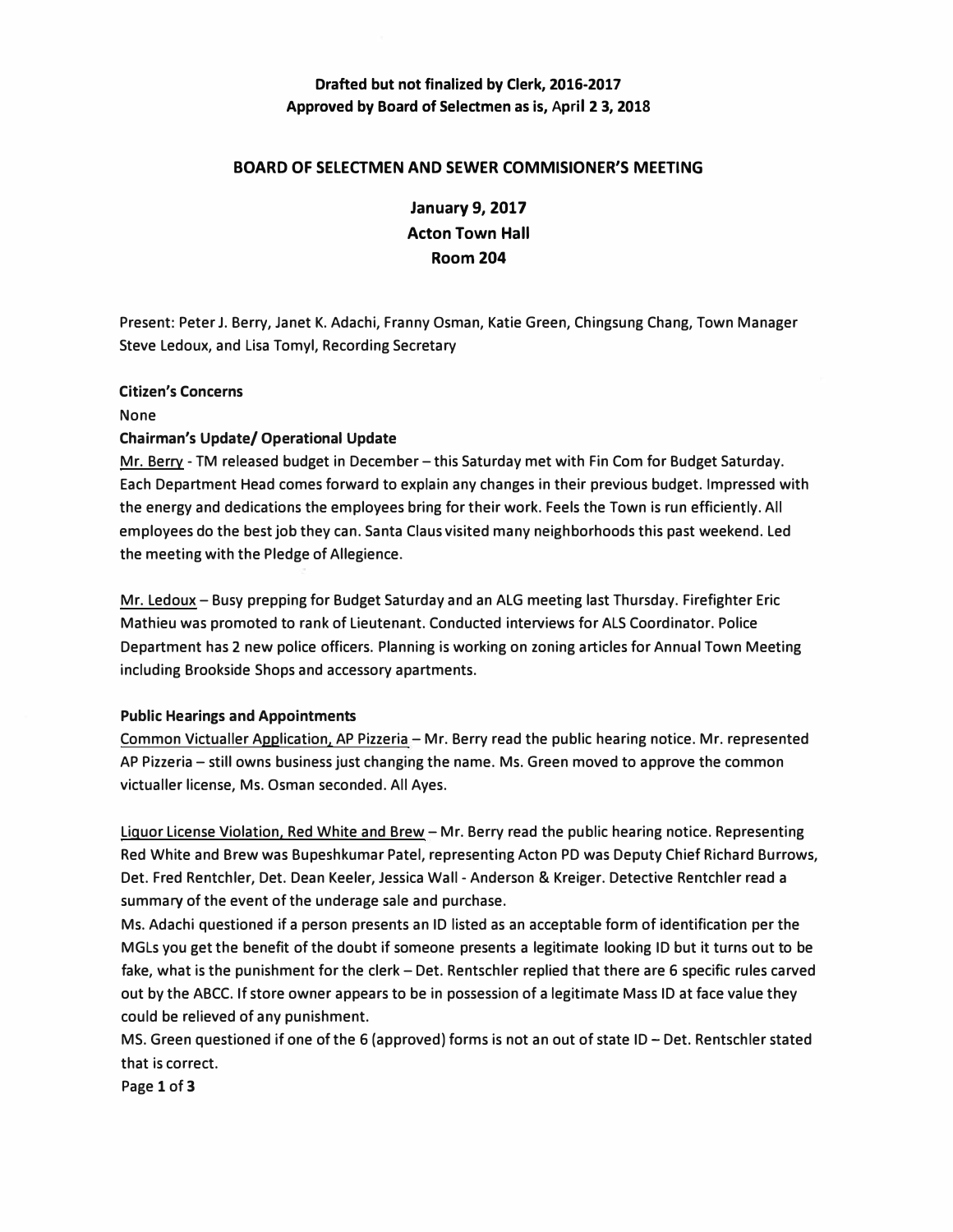## Drafted but not finalized by Clerk, 2016-2017 Approved by Board of Selectmen as is,

Representing Red White and Brew is Navar Patel (owner's son). (The business) has bought <sup>a</sup> machine since the incident that scans IDs which verifies legitimacy (of the ID). Ms. Osman asked when do you stop asking for ID. Mr. Patel stated when we have seen them in the store multiple times. Ms. Osman inquired if it is <sup>a</sup> law that (Clerks) have to ID every time. Det. Keeler recognized the (underage) patron from prior experience with the individual. (He — the underage patron) has <sup>a</sup> history of <sup>a</sup> prior liquor license violation. Mr. Chang questioned how long ago was the previous violation — it was about <sup>a</sup> year ago. Ms. Green questioned about the woman who made the sale —and if she has checked the ID before — yes, is she TIPS certified — yes. So your policy does not say to check an ID every time if they appear under 40— yes.

Mr. Berry questioned how long have they have owned the business, Mr. Patel stated since October 2015,

Ms. Adachi stated that the last time your business was suspended you were asked to submit copies of all TIPs certified (employees)and the alcohol service policy to the Board, and have you submitted it. Mr. Patel stated no but I have it with me tonight.

Ms. Green moved to motion to close hearing, Ms. Osman seconded. All Ayes.

Ms. Osman stated that <sup>a</sup> violation of underage sales has occurred. Ms. Green stated it was clear that <sup>a</sup> <sup>a</sup> violation has occurred —they did not check the ID. Ms. Adachi and Mr. Chang agreed there was <sup>a</sup> clear violation. Ms. Green moved to fine <sup>a</sup> violation under chp 132 of the MGL, Ms. Adachi second All Ayes. (5-0)

Dep. Chief Rich Burrows recommends <sup>a</sup> 2-3 day suspension. Mr. Chang recommends <sup>a</sup> harsher penalty. Ms. Green commented about being upse<sup>t</sup> they have owned the store for <sup>a</sup> year and this is the second time for the same violation. A liquor license is <sup>a</sup> privilege not <sup>a</sup> right of the business owner and would recommend <sup>a</sup> week suspension. Mr. Berry commented about having the reputation where you can buy alcohol runs quickly through the high schools. Owner has history from previous establishment in Lowell for <sup>a</sup> week suspension. Ms. Adachi stated that she was not on board for <sup>a</sup> more stringent punishment, thinks that there should be something else along with suspension.

Ms. Green recommends to suspend the license for Red White and Blue from 1/29-2/4-2017. Mr. Chang second. 4 ayes, one nay — (Ms. Adachi)

#### Selectmen Business

Acton Clean Up Week —Jim Snyder Grant presented an overview for Acton Clean Up Day. Pairing with ACACC this year. ABRHS Juniors gave an overview of the organizations involvement with the pas<sup>t</sup> Acton Clean Up Day. Ms. Green thanked Green Acton and ACACC for dedicating the event for <sup>a</sup> week. Ms. Adachi had no questions and stated she was pleased that you are extending it for <sup>a</sup> week. Ms. Osman thanked both groups for their involvement.

Page 2 of 3